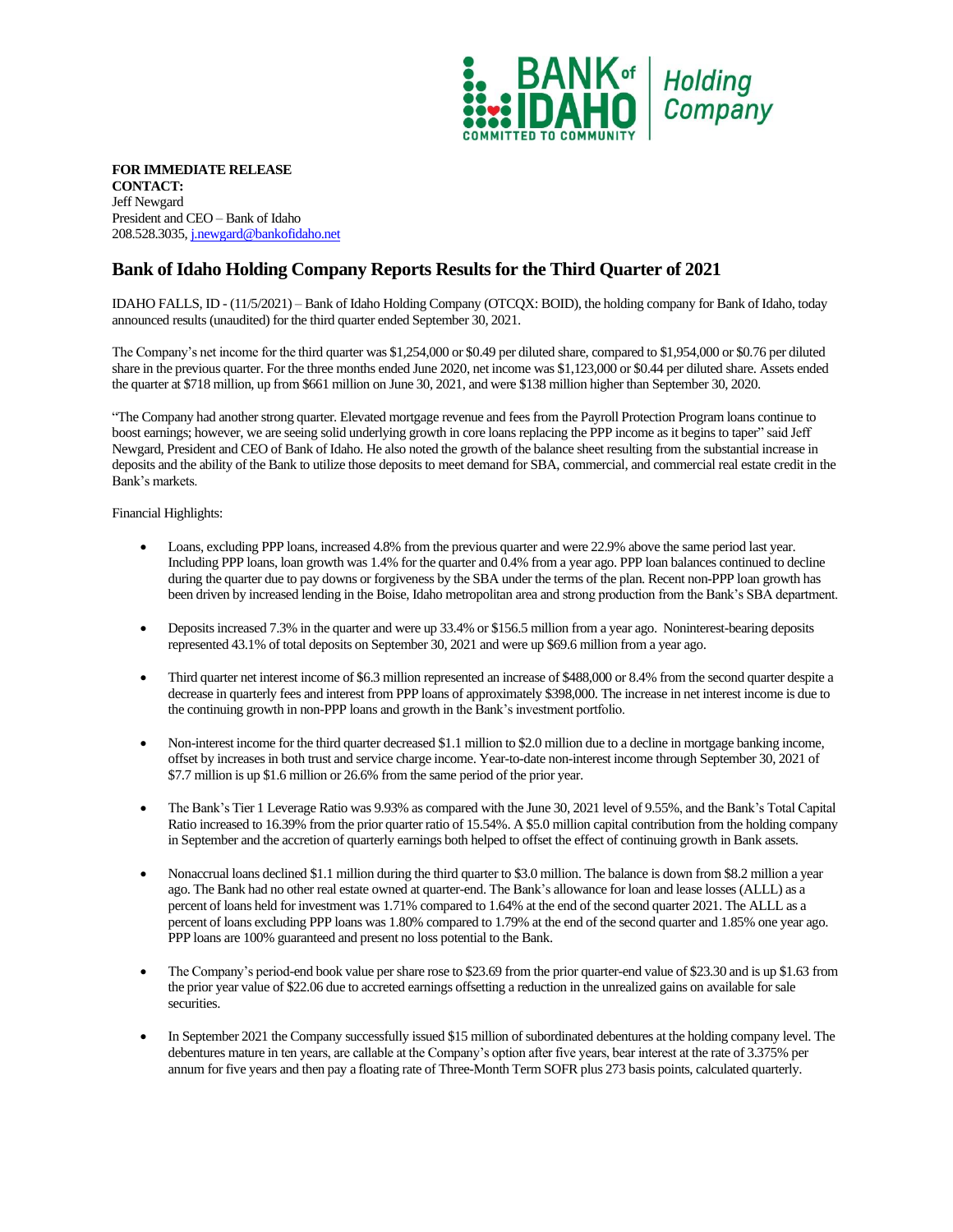## BANK OF IDAHO HOLDING COMPANY CONSOLIDATED BALANCE SHEETS (unaudited)

|                                                                                                                                                                          | Sep 30, 2021             | Jun 30, 2021 |                          |      | Sep 30, 2020 |  |  |  |
|--------------------------------------------------------------------------------------------------------------------------------------------------------------------------|--------------------------|--------------|--------------------------|------|--------------|--|--|--|
| ASSETS                                                                                                                                                                   |                          |              |                          |      |              |  |  |  |
| Cash                                                                                                                                                                     | \$<br>11,168,258 \$      |              | 13,682,831               | - \$ | 14,329,991   |  |  |  |
| Interest bearing deposits in bank                                                                                                                                        | 129,407,529              |              | 88,625,329               |      | 1,403,755    |  |  |  |
| Certificates of deposit                                                                                                                                                  | 1,032,600                |              | 288,600                  |      | 288,600      |  |  |  |
| Securities available for sale                                                                                                                                            | 135,028,353              |              | 122,061,270              |      | 108,413,774  |  |  |  |
| Federal Home Loan Bank stock, at cost                                                                                                                                    | 689,900                  |              | 689,900                  |      | 1,686,400    |  |  |  |
| Mortgage loans held for sale                                                                                                                                             | 12,570,093               |              | 12,038,183               |      | 24,232,556   |  |  |  |
| Loans                                                                                                                                                                    | 421,147,432              |              | 415,639,618              |      | 419,439,050  |  |  |  |
| Allowance for loan losses                                                                                                                                                | (7, 187, 022)            |              | (6,830,292)              |      | (6,000,640)  |  |  |  |
| Loans net of allowance                                                                                                                                                   | 413,960,410              |              | 408,809,326              |      | 413,438,410  |  |  |  |
| Accrued interest receivable                                                                                                                                              | 2,302,168                |              | 2,168,250                |      | 2,615,359    |  |  |  |
| Premises and equipment, net                                                                                                                                              | 9,392,499                |              | 9,623,333                |      | 11,878,912   |  |  |  |
| Other real estate owned                                                                                                                                                  |                          |              |                          |      |              |  |  |  |
| Other assets                                                                                                                                                             | 2,355,671                |              | 3,108,235                |      | 1,134,100    |  |  |  |
| <b>TOTAL ASSETS</b>                                                                                                                                                      | \$<br>717,907,481        | \$           | 661,095,257              | \$   | 579,421,857  |  |  |  |
| <b>LIABILITIES</b>                                                                                                                                                       |                          |              |                          |      |              |  |  |  |
| Noninterest-bearing demand                                                                                                                                               | \$<br>269,292,790        | \$           | 242,169,765              | \$   | 199,701,275  |  |  |  |
| Interest-bearing demand                                                                                                                                                  | 340,104,546              |              | 325,397,321              |      | 253,904,521  |  |  |  |
| Time certificates of deposits                                                                                                                                            | 16,094,700               |              | 15,475,909               |      | 15,354,403   |  |  |  |
| <b>Total deposits</b>                                                                                                                                                    | 625,492,036              |              | 583,042,995              |      | 468,960,199  |  |  |  |
| Accrued interest payable                                                                                                                                                 | 61,567                   |              | 183,232                  |      | 16,620       |  |  |  |
| Accounts payable and accrued liabilities                                                                                                                                 | 3,121,820                |              | 4,179,664                |      | 4,299,323    |  |  |  |
| Operating lease liabilities                                                                                                                                              | 3,051,493                |              | 3,228,983                |      | 1,984,659    |  |  |  |
| Stock appreciation rights                                                                                                                                                | 128,742                  |              | 117,942                  |      | 221,717      |  |  |  |
| <b>FHLB advances</b>                                                                                                                                                     |                          |              |                          |      | 30,000,000   |  |  |  |
| Other borrowings                                                                                                                                                         | 24,532,612               |              | 9,850,825                |      | 14,103,713   |  |  |  |
| Finance lease borrowings                                                                                                                                                 | 455,336                  |              | 441,135                  |      | 3,458,316    |  |  |  |
| <b>Total liabilities</b>                                                                                                                                                 | 656,843,606              |              | 601,044,776              |      | 523,044,547  |  |  |  |
| <b>STOCKHOLDERS' EQUITY</b>                                                                                                                                              |                          |              |                          |      |              |  |  |  |
| Common stock, no par value, 4,000,000 shares authorized,<br>with issued and outstanding shares of 2,577,373 at<br>September 30, 2021 and June 30, 2021; and 2,556,085 at |                          |              |                          |      |              |  |  |  |
| September 30, 2020.                                                                                                                                                      |                          |              |                          |      | 27,098,789   |  |  |  |
| Retained earnings                                                                                                                                                        | 27,653,548<br>32,008,519 |              | 27,585,870<br>30,754,545 |      | 26,024,642   |  |  |  |
| Accumulated other comprehensive income (loss)                                                                                                                            | 1,401,808                |              | 1,710,066                |      | 3,253,879    |  |  |  |
| Total stockholders' equity                                                                                                                                               | 61,063,875               |              | 60,050,481               |      | 56,377,310   |  |  |  |
| <b>TOTAL LIABILITIES AND</b>                                                                                                                                             |                          |              |                          |      |              |  |  |  |
| <b>STOCKHOLDERS' EQUITY</b>                                                                                                                                              | \$<br>717,907,481        | \$           | 661,095,257              | \$   | 579,421,857  |  |  |  |